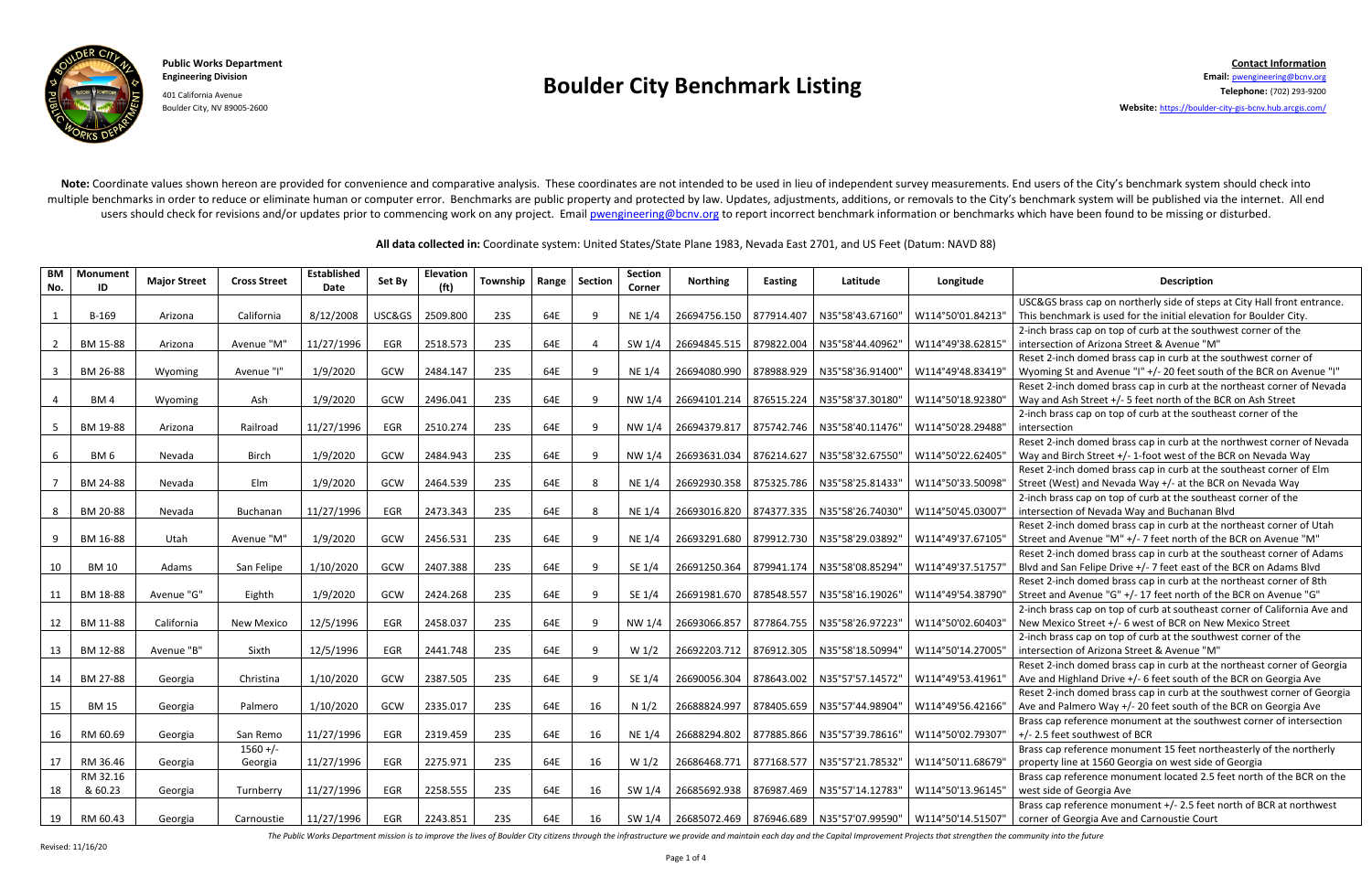## **Public Works Department Contact Information**



### **Engineering Division Boulder City Benchmark Listing Email:** [pwengineering@bcnv.org](mailto:pwengineering@bcnv.org) 401 California Avenue **Telephone:** (702) 293-9200

Boulder City, NV 89005-2600 **Website:** <https://boulder-city-gis-bcnv.hub.arcgis.com/>

The Public Works Department mission is to improve the lives of Boulder City citizens through the infrastructure we provide and maintain each day and the Capital Improvement Projects that strengthen the community into the f

| <b>BM</b><br>No. | <b>Monument</b><br>ID    | <b>Major Street</b> | <b>Cross Street</b> | <b>Established</b><br>Date | Set By         | Elevation<br>(f <sub>t</sub> ) | <b>Township</b> | Range | <b>Section</b> | <b>Section</b><br>Corner | <b>Northing</b>           | <b>Easting</b> | Latitude                                     | Longitude         | Description                                                                                                                                           |
|------------------|--------------------------|---------------------|---------------------|----------------------------|----------------|--------------------------------|-----------------|-------|----------------|--------------------------|---------------------------|----------------|----------------------------------------------|-------------------|-------------------------------------------------------------------------------------------------------------------------------------------------------|
| 20               | RM 62.15                 | Georgia             | Gleneagles          | 11/27/1996                 | EGR            | 2229.011                       | <b>23S</b>      | 64E   | 16             | SW 1/4                   |                           |                | 26684407.507   876857.449   N35°57'01.42771" | W114°50'15.66207  | Brass cap reference monument +/- 2 feet north of BCR at northwest<br>corner of Georgia Ave and Gleneagles Court                                       |
| 21               | RM 62.11                 | Georgia             | Riviera             | 11/27/1996                 | EGR            | 2194.272                       | 235             | 64E   | 20             | NE 1/4                   | 26683326.246 875835.650   |                | N35°56'50.81353"                             | W114°50'28.18764' | Brass cap reference monument +/- 3.5 feet east of BCR at northeast<br>corner of Georgia Ave and Riviera Court                                         |
| 22               | <b>STA</b><br>98+81.89   | Georgia             | Buchanan            | 11/27/1996                 | EGR            | 2179.946                       | 235             | 64E   | 20             | NE 1/4                   |                           |                | 26683234.260   874639.894   N35°56'49.99367" | W114°50'42.73655" | Brass cap in bridge deck 70.2 feet east of centerline of Buchanan Blvd, 2.5<br>feet west of island nose                                               |
| 23               | <b>STA</b><br>89+75.95   | Buchanan            | Royal Birkdale      | 11/27/1996                 | EGR            | 2205.131                       | 235             | 64E   | 17             | SE 1/4                   | 26684140.235 874639.885   |                | N35°56'58.95169"                             | W114°50'42.65334' | Brass cap in south walk on bridge +/- 70.2 feet east of centerline of<br>Buchanan Blvd at southeast corner                                            |
| 24               | <b>BM-24</b>             | Buchanan            | Broadmoor           | 1/9/2020                   | GCW            | 2228.729                       | 235             | 64E   | 17             | SE 1/4                   | 26685024.935 874617.953   |                | N35°57'07.70099'                             | W114°50'42.83866' | Reset 2-inch domed brass cap in curb at the northeast corner of<br>Buchanan and Broadmoor +/- 3 feet north of the BCR on Buchanan Blvd                |
| 25               | <b>B.TAG PLS</b><br>2878 | Buchanan            |                     | 11/27/1996                 |                | 2261.155                       | 235             | 64E   | 17             | SE 1/4                   | 26686116.060 874620.767   |                | N35°57'18.48950'                             | W114°50'42.70407' | Brass Tag and nail northeast corner of storm drain drop inlet, east side of<br>Buchanan +/- 1150 feet north of Broadmoor & Buchanan intersection      |
| 26               | <b>BM-26</b>             | Buchanan            | Club House          | 1/9/2020                   | GCW            | 2298.470                       | 235             | 64E   | 17             | <b>NE 1/4</b>            | 26687350.749 874638.329   |                | N35°57'30.69644"                             | W114°50'42.37689' | Reset 2-inch domed brass cap in curb at the southeast corner of<br>Buchanan and Clubhouse +/- 4 feet east of the BCR on Clubhouse Drive               |
| 27               | <b>B.TAG PLS</b><br>2878 | Buchanan            |                     | 11/27/1996                 | EGR            | 2319.537                       | 235             | 64E   | 17             | <b>NE 1/4</b>            | 26688117.594              | 874534.922     | N35°57'38.28651'                             | W114°50'43.56397  | Brass Tag and nail northwest corner of storm drain drop inlet, west side<br>of Buchanan Blvd. +/- 320 feet north of LDS church north property line    |
| 28               | BM 25-88                 | Buchanan            | El Camino Way       | 1/9/2020                   | GCW            | 2359.027                       | 235             | 64E   | -8             | SE 1/4                   | 26689561.568              | 874618.384     | N35°57'52.55784"                             | W114°50'42.41601' | Reset 2-inch domed brass cap in curb at the northeast corner of<br>Buchanan & El Camino way +/- 22 feet north of the BCR on Buchanan                  |
| 29               | BM 21-88                 | Adams Blvd          | Buchanan            | 1/9/2020                   | GCW            | 2407.539                       | 235             | 64E   | 8              | SE 1/4                   | 26690912.682              |                |                                              | W114°50'41.86203' | Reset 2-inch domed brass cap in curb at the southeast corner of<br>Buchanan and Adams +/- 4 feet east of the BCR on Adams Blvd                        |
| 30 <sup>°</sup>  | <b>BM30</b>              | <b>BC Pkwy</b>      | Juniper             | 9/1/2020                   | <b>SUNRISE</b> | 2464.015                       | <b>23S</b>      | 64E   | 8              | <b>NE 1/4</b>            |                           |                | 26692242.110   873366.279   N35°58'19.15516" | W114°50'57.39704" | Reset 2-inch domed brass cap in south curb near the east property line of<br>McDonald's 1237 Boulder City Parkway, directly in front of fire hydrant. |
| 31               | <b>BM31</b>              | <b>BC Pkwy</b>      | Yucca               | 1/9/2020                   | GCW            | 2446.315                       | 235             | 64E   | 8              | SW 1/4                   | 26691304.945   871680.591 |                | N35°58'10.01417"                             | W114°51'17.98918" | Reset 2-inch domed brass cap in curb at the southwest corner of Boulder<br>City Pkwy and Yucca +/- 1-foot west of the BCR on Boulder City Pkwy        |
| 32               | $X-365$                  | <b>BC Pkwy</b>      | Gingerwood          | 11/27/1996                 |                | USC&GS   2434.083              | <b>23S</b>      | 64E   | $\overline{7}$ | NE 1/4                   |                           |                | 26690901.289   870385.229   N35°58'06.11828" | W114°51'33.78170" | Brass cap in concrete block at +/- 40 feet south of Boulder City Pkwy,<br>west of Yucca St +/- 2100 ft and +/- 450 feet east of Gingerwood Street     |
| 33               | RM 43.87<br>& 42.17      | Yucca               | Foothill            | 11/27/1996                 | EGR            | 2487.130                       | 235             | 64E   | -8             | SW 1/4                   |                           |                | 26692207.727   871397.026   N35°58'18.96154" | W114°51'21.35642" | Brass cap reference monument at northeast corner of intersection                                                                                      |
| 34               | 2" BRASS<br>CAP          | Yucca               | Industrial          | 11/27/1996                 | EGR            | 2521.269                       | 235             | 64E   | -8             | NW 1/4                   |                           |                | 26692892.371   871037.540   N35°58'25.75758" | W114°51'25.66715" | Brass cap in west concrete headwall, 30 feet west and 57 feet north of<br>centerline intersection                                                     |
| 35               | 2" BRASS<br>CAP          | Industrial          | Wells               | 11/27/1996                 | EGR            | 2527.734                       | 235             | 64E   | 8              | NW 1/4                   | 26693586.203              | 872401.257     | N35°58'32.51726"                             | W114°51'09.01548" | Brass cap in top of curb at southwest corner of intersection, 15 feet east<br>of BCR                                                                  |
| 36               | RM 82.03                 | Industrial          | Canyon              | 11/27/1996                 | EGR            | 2524.414                       | 235             | 64E   | -8             | NE 1/4                   |                           |                | 26694191.286   873328.234   N35°58'38.43130" | W114°50'57.68398" | Brass cap reference monument southwest corner of intersection, 1-foot<br>west of BCR                                                                  |
| 37               | RM 34.59                 | Industrial          | <b>BC Pkwy</b>      | 11/27/1996                 | EGR            | 2487.899                       | <b>23S</b>      | 64E   | -5             | SE 1/4                   |                           |                | 26694747.434   874579.300   N35°58'43.83695" | W114°50'42.41400" | Aluminum cap reference monument southwest corner of intersection,<br>near BCR                                                                         |
| 38               | $DI$ 22 +<br>30.52 PC    | <b>BC Pkwy</b>      | Industrial          | 11/27/1996                 | EGR            | 2507.686                       | <b>23S</b>      | 64E   | 8              | NE 1/4                   |                           |                | 26694200.233   874454.853   N35°58'38.43571" | W114°50'43.97825" | NDOT brass cap r/w marker on north side of Boulder City Pkwy, 500 feet<br>south of Industrial Road. 15 feet north of edge of pavement                 |
| 39               | <b>BM39</b>              | <b>BC Pkwy</b>      | Colorado            | 1/10/2020                  | GCW            | 2464.038                       | <b>23S</b>      | 64E   | - 5            | SE 1/4                   |                           |                | 26695334.523   874832.030   N35°58'49.62295" | W114°50'39.28545" | Reset 2-inch domed brass cap in curb at the southeast corner of Boulder<br>City Pkwy and Colorado St +/- 3 feet east of the BCR on Colorado Street    |
| 40               | <b>BM 40</b>             | <b>BC Pkwy</b>      | Lakeview            | 1/10/2020                  | GCW            | 2441.657                       | <b>23S</b>      | 64E   | - 5            | SE 1/4                   |                           |                | 26696097.018   874929.959   N35°58'57.15491" | W114°50'38.02380" | Reset 2-inch domed brass cap in curb at the northwest corner of Boulder<br>City Pkwy and Lakeview Drive +/- 5 feet west of the drainage channel       |
| 41               | BM 1-93                  | <b>BC Pkwy</b>      | River Mtn Trail     | 11/27/1996                 | EGR            | 2415.012                       | <b>23S</b>      | 64E   | -5             | SE 1/4                   |                           |                | 26696553.095   875335.642   N35°59'01.63399" | W114°50'33.04634" | Brass cap in south walk of bridge to River Mountains trail head parking<br>lot                                                                        |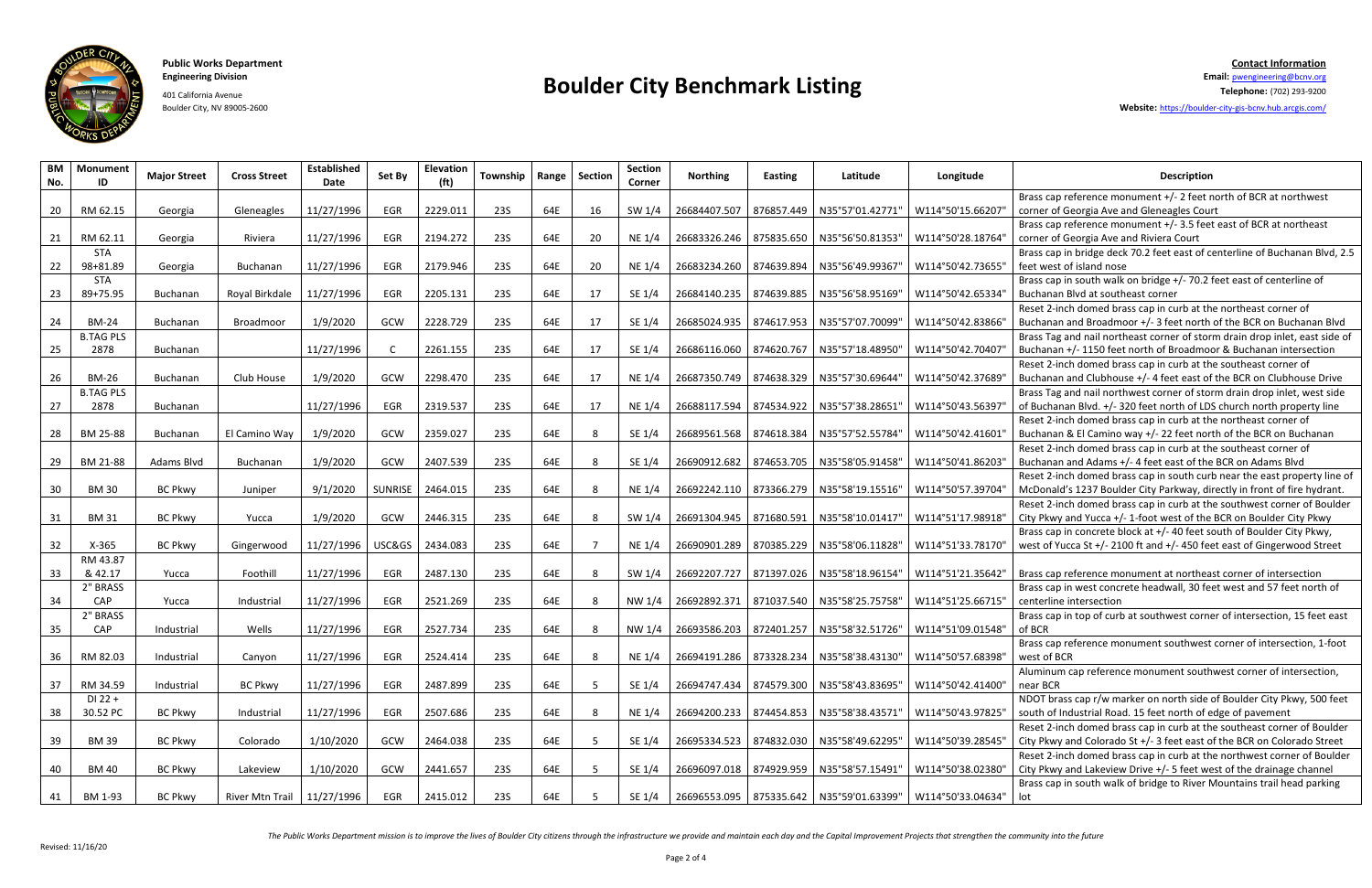### **Public Works Department Contact Information**



### **Engineering Division Boulder City Benchmark Listing Email:** [pwengineering@bcnv.org](mailto:pwengineering@bcnv.org) 401 California Avenue **Telephone:** (702) 293-9200

Boulder City, NV 89005-2600 **Website:** <https://boulder-city-gis-bcnv.hub.arcgis.com/>

| <b>BM</b><br>No. | <b>Monument</b><br>ID            | <b>Major Street</b> | <b>Cross Street</b> | <b>Established</b><br>Date | Set By | <b>Elevation</b><br>(f <sup>t</sup> ) | Township   Range   Section |     |     | Section<br>Corner | <b>Northing</b>           | <b>Easting</b> | Latitude                                     | Longitude                                                               | <b>Description</b>                                                                                                                                                                    |
|------------------|----------------------------------|---------------------|---------------------|----------------------------|--------|---------------------------------------|----------------------------|-----|-----|-------------------|---------------------------|----------------|----------------------------------------------|-------------------------------------------------------------------------|---------------------------------------------------------------------------------------------------------------------------------------------------------------------------------------|
| 42               | BM 2-93                          | <b>BC Pkwy</b>      | St. Jude's          | 11/27/1996                 | EGR    | 2378.139                              | <b>23S</b>                 | 64E |     | SW 1/4            |                           |                | 26696948.775   875837.217   N35°59'05.50861" | W114°50'26.90771'                                                       | Brass cap in south headwall of bridge at entrance to St. Jude's Ranch<br>main entrance                                                                                                |
| 43               | BM 3-93                          | <b>BC Pkwy</b>      | St. Jude's          | 11/27/1996                 | EGR    | 2321.829                              | <b>23S</b>                 | 64E |     | NW 1/4            |                           |                | 26697553.726   876779.372   N35°59'11.41906" | W114°50'15.38939"                                                       | Brass cap in south headwall of bridge at entrance to St. Jude's Ranch<br>administrative offices                                                                                       |
| 44               | BM 4-93                          | <b>BC Pkwy</b>      | Lake Mtn            | 11/27/1996                 | EGR    | 2264.278                              | 235                        | 64E |     | NW 1/4            | 26698181.943              | 877752.121     | N35°59'17.55692"                             | W114°50'03.49619"                                                       | Brass cap in south headwall of bridge at Lake Mountain Drive                                                                                                                          |
| 45               | BM 5-93                          | <b>BC Pkwy</b>      | Nevada              | 1/10/2020                  | GCW    | 2229.722                              | <b>23S</b>                 | 64E |     | <b>NE 1/4</b>     |                           |                | 26698524.267   878537.373   N35°59'20.88193" | W114°49'53.91050"                                                       | Reset 2-inch domed brass cap in curb in the island of the right turn lane<br>for Nevada Way from north bound Boulder City Pkwy +/- 4 feet north of<br>the southern nose of the island |
| 46               | <b>BM 46</b>                     | Nevada              | <b>BC Pkwy</b>      | 1/10/2020                  | GCW    | 2223.743                              | <b>23S</b>                 | 64E |     | <b>NE 1/4</b>     | 26698640.737 878522.705   |                | N35°59'22.03466"                             | W114°49'54.07803                                                        | Reset 2-inch domed brass cap at northwest corner of intersection on<br>head wall +/- 20 feet west of Boulder City Pkwy in line with Nevada Way                                        |
| 47               | BM 6-93                          | <b>BC Pkwy</b>      | Ville               | 12/2/1996                  | EGR    | 2175.129                              | <b>23S</b>                 | 64E |     | <b>NE 1/4</b>     |                           |                | 26699261.192   879224.672   N35°59'28.11588" | W114°49'45.47920"                                                       | Brass cap in east end of south headwall of culvert over Hemenway Wash<br>at Ville Drive                                                                                               |
| 48               | <b>BM48</b>                      | <b>BC Pkwy</b>      | Ville               | 1/10/2020                  | GCW    | 2134.258                              | <b>23S</b>                 | 64E |     | <b>NE 1/4</b>     | 26699764.171   879632.852 |                | N35°59'33.05790"                             | W114°49'40.46557"                                                       | Reset 2-inch domed brass cap in east side head wall of Hemenway Wash<br>+/- 600 feet north of Ville Drive                                                                             |
| 49               | BM 7-93                          | <b>BC Pkwy</b>      | Ville               | 12/2/1996                  | EGR    | 2086.024                              | <b>23S</b>                 | 64E |     | <b>NE 1/4</b>     | 26700571.419              | 880247.729     | N35°59'40.99248"                             | W114°49'32.90810"                                                       | On the east side of Boulder City Parkway +/- 1100 feet northeast of Ville<br>Drive                                                                                                    |
| 49A              | <b>BM 49A</b>                    | <b>BC Pkwy</b>      | Ville               | 1/10/2020                  | GCW    | 2073.995                              | <b>22S</b>                 | 64E | 33  | SE 1/4            |                           |                | 26700779.229 880362.542 N35°59'43.03839"     | W114°49'31.49148"                                                       | Set 2-inch domed brass cap in east wall of Hemenway Wash and across<br>Boulder City Pkwy in line with the cul-de-sac of Temple Rock Ct +/- 1400<br>north of Ville Drive               |
| 50               | BM 8-93                          | <b>BC Pkwy</b>      | Pacifica            | 12/2/1996                  | EGR    | 2020.614                              | <b>22S</b>                 | 64E | 33  | SE 1/4            |                           |                | 26701760.546   880971.336   N35°59'52.69439' | W114°49'23.99100"                                                       | Brass cap in east end of south headwall of culvert in Hemenway Wash at<br>Pacifica Way                                                                                                |
| 51               | <b>BM 51</b>                     | <b>BC Pkwy</b>      | <b>Temple Rock</b>  | 1/10/2020                  | GCW    | 2023.891                              | <b>22S</b>                 | 64E | 34  | SW $1/4$          |                           |                | 26701680.962   881135.193   N35°59'51.89486" | W114°49'22.00479"                                                       | Reset 2-inch domed brass cap in curb of island on Temple Rock Road east<br>of Boulder City Pkwy +/- 5 feet east of the western nose of the island                                     |
| 52               | H 167                            | <b>BC Pkwy</b>      | Yucca               |                            | USC&GS | 2402.458                              | 235                        | 64E |     | SW 1/4            | 26690517.685              | 866674.624     | N35°58'02.59524"                             | W114°52'18.94900'                                                       | Between the east and the west bound lanes of BC Pkwy, +/- 5000 feet<br>west of Yucca St and +/- 1100 feet west of Veterans Memorial Pkwy                                              |
| 53               | N 167                            | Nevada              | Avenue "I"          |                            | USC&GS | 2430.449                              | 235                        | 64E |     | SE 1/4            | 26695901.839              | 879566.000     | N35°58'54.87376"                             | W114°49'41.64290"                                                       | +/- 30 feet south of Nevada Way +/- 1300 feet east of Avenue "I"                                                                                                                      |
| 54               | J <sub>167</sub><br><b>RESET</b> | <b>BC Pkwy</b>      | Gingerwood          |                            | USC&GS | 2429.467                              | <b>23S</b>                 | 64E | - 7 | SE 1/4            | 26690744.750 869534.659   |                | N35°58'04.63277'                             | W114°51'44.14152'                                                       | On south side of BC Pkwy +/- 2200 feet west of Yucca St +/- 50 feet south<br>of BC Pkwy this benchmark is +/- 900 feet west of BM No. 32                                              |
| 55               | G 167                            | <b>BC Pkwy</b>      | <b>US 95</b>        |                            | USC&GS | 2378.847                              | <b>23S</b>                 | 64E | 12  | N $1/2$           | 26690283.567              | 863709.927     | N35°58'00.49262"                             | W114°52'55.02966"                                                       | Between the east and west bound lanes of Boulder City Pkwy, east of the<br>US 95 interchange +/- 3800 feet                                                                            |
| 56               | <b>BM 56</b>                     | Adams               | Utah                | 1/10/2020                  | GCW    | 2440.222                              | <b>23S</b>                 | 64E | 10  | W <sub>1/2</sub>  | 26691920.629 881396.675   |                | N35°58'15.36834'                             | W114°49'19.75023'                                                       | Reset 2-inch domed brass cap in curb at the southwest corner of Adams<br>Blvd and Utah Street +/- 20 feet west of the BCR of Adams Blvd                                               |
| 57               | <b>BM 57</b>                     | Adams               | Mustang             | 1/10/2020                  | GCW    | 2463.396                              | 23S                        | 64E | 10  |                   |                           |                |                                              | NW 1/4 26692795.553   882221.906   N35°58'23.95546"   W114°49'09.62910" | Reset 2-inch domed brass cap in curb at the northwest corner of Adams<br>Blvd and Mustang Rd +/-45 feet south of the centerline of Mustang Road                                       |
| 58               | 2IN AC<br>AND PK                 | Adams               | <b>River Mtn</b>    | 12/6/1996                  | EGR    | 2496.138                              | <b>23S</b>                 | 64E | 10  | NW 1/4            |                           |                | 26694054.325   883642.958   N35°58'36.29129" | W114°48'52.22282"                                                       | Aluminum cap and pk nail at northwest corner 1 foot northwesterly of<br><b>BCR on River Mountain Avenue</b>                                                                           |
| 59               | 2IN AC<br><b>AND PK</b>          | Wyoming             | <b>River Mtn</b>    | 12/6/1996                  | EGR    | 2512.994                              | <b>23S</b>                 | 64E | 10  | NW 1/4            | 26694733.146 882469.965   |                | N35°58'43.09441"                             | W114°49'06.42689'                                                       | Aluminum cap and pk nail in top of curb at the northwest corner of<br>intersection, 0.5 feet west of BCR on Wyoming Street                                                            |
| 60               | RM 33.30                         | Wyoming             | Cayuga              | 12/6/1996                  | EGR    | 2495.748                              | <b>23S</b>                 | 64E | 10  | NW 1/4            |                           |                | 26694368.146   881663.926   N35°58'39.54782" | W114°49'16.26686"                                                       | Brass cap reference monument in top of curb at the northeast corner of<br>intersection, 3.5 feet east of the BCR on Wyoming Street                                                    |
| 61               | BM 61                            | Wyoming             | Don Vincente        | 1/10/2020                  | GCW    | 2495.588                              | <b>23S</b>                 | 64E | 10  | NW 1/4            |                           |                | 26694258.971 881240.706 N35°58'38.50101"     | W114°49'21.42554"                                                       | Reset 2-inch domed brass cap in curb at southwest corner of Don<br>Vincente Dr & Wyoming St +/-5 south of BCR on Don Vincente Drive                                                   |
| 62               | RM 65.40                         | Wyoming             | Northridge          | 12/6/1996                  | EGR    | 2491.596                              | <b>23S</b>                 | 64E | - q | NE 1/4            |                           |                | 26694200.158   880553.962   N35°58'37.97238" | W114°49'29.78505"                                                       | Brass cap reference monument in top of curb at southeast corner of<br>intersection 2 feet south of ECR on Northridge Drive                                                            |

The Public Works Department mission is to improve the lives of Boulder City citizens through the infrastructure we provide and maintain each day and the Capital Improvement Projects that strengthen the community into the f